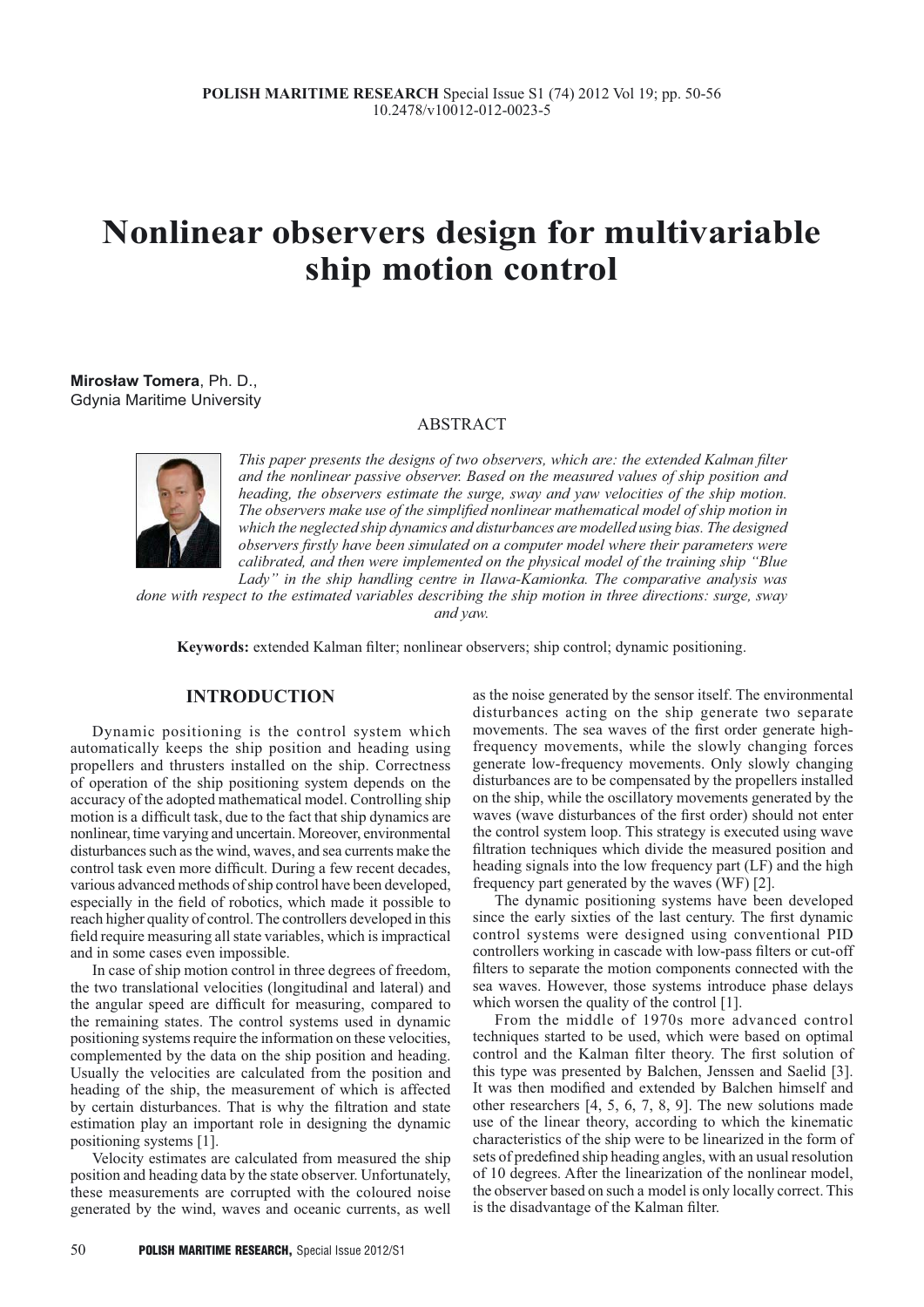

*Fig. 1. Definition of the adopted coordinate systems: inertial frame (earth-fixed frame)* $x_i y_i z_j$ *and body frame (body fixed frame)*  $x_b y_b z_b$  connected with the moving ship

To avoid the linearization of the kinematic equations of ship motion, attempts have been made to apply nonlinear control to the dynamic positioning systems. Grovlen and Fossen proposed the use of vector backstepping as a possible solution to the problem of control in the dynamic positioning system. This solution based on the filtration of the measured ship position and heading signals, which were assumed to contain only the white noise as the disturbance. However, in practice these signals are also corrupted with the coloured noise connected with sea waves acting on the ship hull. Therefore to avoid excessive activity (wear and tear) of the propulsion system, the calculated velocity estimates were to be filtered, before introducing to the fedback loop, using so-called wave filtration techniques which extracted the wave frequency (WF) from the measured movements for the controller to obtain only low frequencies. The improved version of this design was presented by these same authors [10]. Those works are considered the first cases in which a fully nonlinear system of dynamic positioning was used - although this system missed wave filtration, and bias modelling and estimation to separate the non-modelled slowly changing disturbances.

Wave filtration, bias estimation, reconstruction of LF movement components, and calculating noise-free estimates of unmeasured ship velocities were taken into account by Fossen and Strand who used for this purpose a nonlinear passive observer [11]. The nonlinear observer proposed by them showed new areas for controller designing, done based on the existing structure of the physical system and making use of the principle of separation developed by [12] or the backstepping method described by [13].

Activities are being in progress upon further development of the nonlinear systems in their application to dynamic positioning systems. Kim and Inman have designed a robust nonlinear observer which makes use of the sliding mode concept. The basic advantage of this observer is its robustness connected with the neglected nonlinearities, disturbances and uncertainties. The principle of operation of this observer bases on the work by Fossen and Strand, and it delivers the estimates of the linear ship velocities and the bias describing the slowly changing environmental disturbances [14]. Snijders, van der Woude, and Westhuis have designed a suboptimal observer making use of the Riccati equation and based on the contraction theory. The authors presented theoretical principles of the optimal nonlinear observer [15]. Hajivand and Mousavizadegan have designed a nonlinear observer for wave filtering and velocity estimation. Their observer makes use of the memory

effect and takes into account the dependence of the added mass and damping coefficient changes in the ship dynamics model on the oscillatory forces acting on the ship hull [16].

## **MATHEMATICAL MODELLING OF THE SHIP**

The present work mainly aims at comparing the quality of operation of the Extended Kalman Filter (EKF) [17] with the nonlinear observer [11]. The both designs make use of the mathematical model of ship dynamics in which the ship motion is the superposition of the LF and HF movements.

#### **a) Kinematic equation of motion**

Two coordinate systems are introduced to describe the motion of a sea-going ship. The first coordinate system is connected with the moving ship and bears the name of the body-fixed frame. The centre of this system is in the centre of ship's gravity. The motion of the body-fixed frame is described with respect to the stationary coordinate system called the earth-fixed frame (Fig. 1). The ship position  $(x, y)$  and the ship heading ψ, described with respect to the earth-fixed frame, can be expressed in the vector form as  $\mathbf{\eta} = [x, y, \psi]^T$ . In the same form the velocities in the body-fixed frame can be given as  ${\bf v} = [u, v, r]^T$ .

The relation between the vessel-fixed and earth-fixed velocity vectors is given by the transformation:

$$
\dot{\eta} = \mathbf{R}(\eta)\mathbf{v} \tag{1}
$$

where  $\mathbf{R}(\eta)$  is the rotation matrix defined by the formula:

$$
\mathbf{R}(\eta) = \mathbf{R}(\psi) = \begin{bmatrix} \cos \psi & -\sin \psi & 0 \\ \sin \psi & \cos \psi & 0 \\ 0 & 0 & 1 \end{bmatrix}
$$
 (2)

Notice that the matrix  $\mathbf{R}(\psi)$  is non-singular for all  $\psi$ , hence  ${\bf R}^{-1}(\psi) = {\bf R}^{T}(\psi)$ .

#### **b) Low frequency ship model**

For small velocities the low-frequency movements of the ship can be described using the following model [2]:

$$
\mathbf{M}\dot{\mathbf{v}} + \mathbf{D}\mathbf{v} = \mathbf{\tau} + \mathbf{R}^{\mathrm{T}}(\mathbf{\eta})\mathbf{b}
$$
 (3)

where  $\tau \in \mathfrak{R}^3$  is the vector containing the control forces and the moment generated by the propulsion system consisting of the power thrusters and water jet propellers, while the non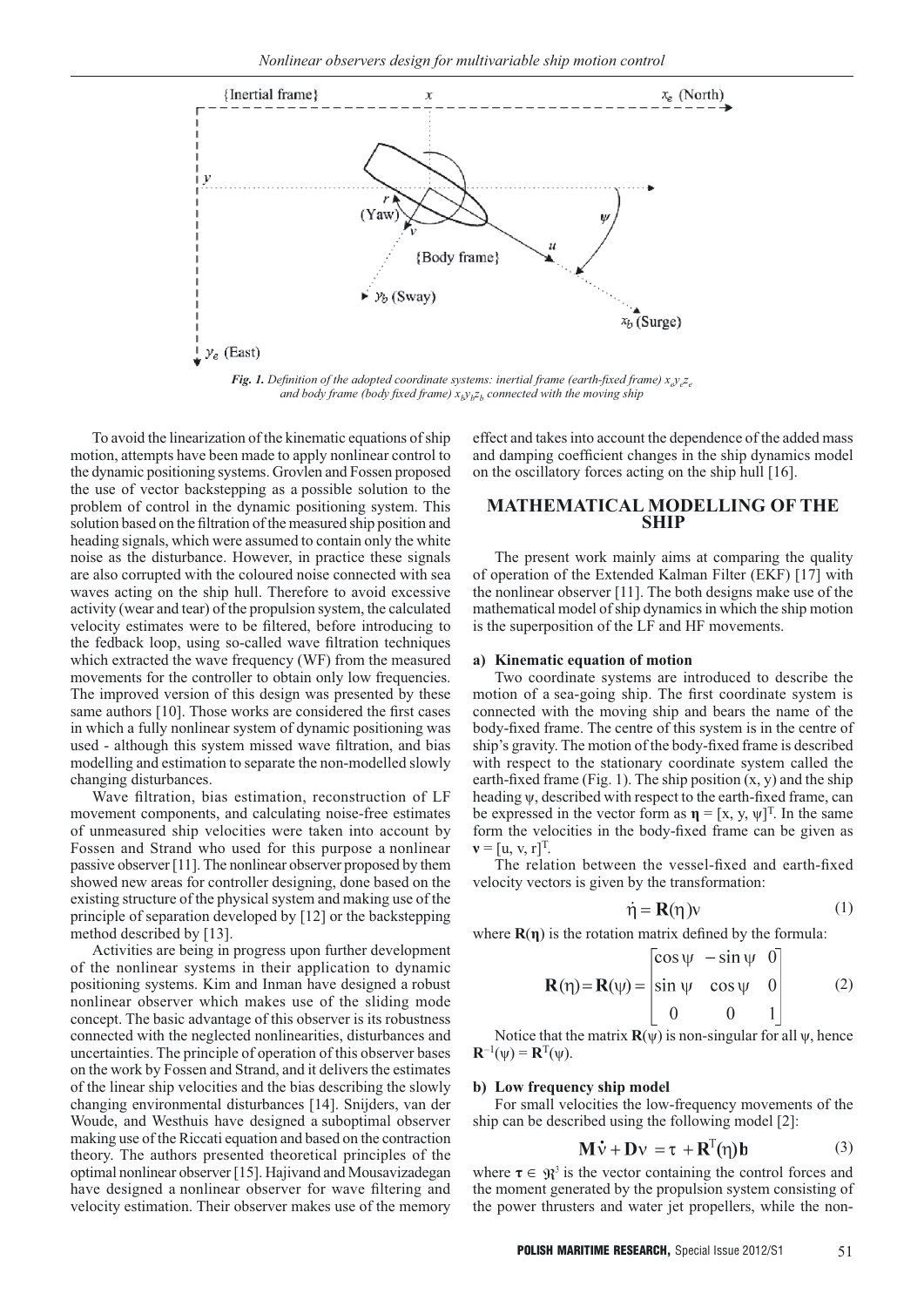modelled external forces and moment caused by the action of the wind, waves and sea currents are placed together into the bias component  $\mathbf{b} \in \mathbb{R}^3$  connected with the earth-fixed frame.

The matrix of inertia  $M \in \mathbb{R}^{3 \times 3}$ , which includes additional hydrodynamic inertia, is written as [2]:

$$
\mathbf{M} = \begin{bmatrix} m - X_{\hat{u}} & 0 & 0 \\ 0 & m - Y_{\hat{v}} & mx_G - Y_{\hat{r}} \\ 0 & mx_G - Y_{\hat{r}} & I_z - N_{\hat{r}} \end{bmatrix}
$$
 (4)

where m is the mass of the ship,  $I<sub>z</sub>$  is the moment of inertia around the z axis of the coordinate system connected with the vessel-fixed frame, and  $x_G$  is the distance between the centre of gravity and the origin of the coord inate system connected with the moving ship,  $X_{i}$ ,  $Y_{i}$ ,  $Y_{i}$ ,  $Y_{i}$ , and  $N_{i}$  are the added masses connected with the accelerations along relevant axes.

The linear damping matrix  $\mathbf{D} \in \mathbb{R}^{3 \times 3}$  is defined as [2]:

$$
\mathbf{D} = \begin{bmatrix} -X_{u} & 0 & 0 \\ 0 & -Y_{v} & mu_{0} - Y_{r} \\ 0 & -N_{v} & mx_{G}u_{0} - N_{r} \end{bmatrix}
$$
 (5)

where the velocity of motion  $u_0 = 0$  in the dynamic positioning systems and  $u_0 > 0$  when the ship is in motion. Generally, the damping forces are nonlinear, but for the DP system the assumption about linear damping is satisfactory when the ship moves at low speed.

#### **c) First-order wave-induced model**

Modelling the ship movements generated by the waves of the first order is done based on the model of waves of the second order proposed by Balchen et al., [3] who used three harmonic oscillators. Saelid et al. improved the approximation of the WF wave model by introducing an additional coefficient [7]. This model (one for each degree of freedom) can be written as:

$$
h_w^i(s) = \frac{K_{wi}s}{s^2 + 2\zeta_i \omega_i s + \omega_i^2}
$$
 (6)

where  $\omega_i$  is the dominating frequency of the wave,  $\xi_i$  is the relative damping coefficient, and  $K_{wi}$  is the parameter referring to the intensity of the wave. The above equation can be written in the state domain for three degrees of freedom as:

$$
\begin{bmatrix} \dot{\xi}_1 \\ \dot{\xi}_2 \end{bmatrix} = \begin{bmatrix} \mathbf{0}_{3\times3} & \mathbf{I}_{3\times3} \\ -\mathbf{\Omega}^2 & -2\mathbf{\Lambda} \end{bmatrix} \cdot \begin{bmatrix} \xi_1 \\ \xi_2 \end{bmatrix} + \begin{bmatrix} \mathbf{0}_{3\times3} \\ \mathbf{K}_{\mathbf{w}} \end{bmatrix} \mathbf{w}_{\mathbf{w}} \tag{7a}
$$

$$
\eta_{w} = \begin{bmatrix} \mathbf{0}_{3 \times 3} & \mathbf{I}_{3 \times 3} \end{bmatrix} \cdot \begin{bmatrix} \xi_{1} \\ \xi_{2} \end{bmatrix} \tag{7b}
$$

Here:  $\mathbf{w}_w \in \mathbb{R}^3$  is the Gaussian white noise with zero mean value and  $\mathbf{\eta_w} = [\mathbf{x_w}, \mathbf{y_w}, \mathbf{\psi_w}]^T$  describes the ship movements generated by the wave of the first order.  $Λ = diag{ξ<sub>1</sub>ω<sub>1</sub>, ξ<sub>2</sub>ω<sub>2</sub>},$  $\xi_3\omega_3$ ,  $\Omega$  = diag{ $\omega_1$ ,  $\omega_2$ ,  $\omega_3$ }, and **K** = diag{K<sub>w1</sub>, K<sub>w2</sub>, K<sub>w3</sub>} are the matrices of fixed dimensions. In compact notation:

$$
\ddot{\xi} = \mathbf{A}_{\mathrm{w}} \xi + \mathbf{E}_{\mathrm{w}} \mathbf{W}_{\mathrm{w}} \tag{8a}
$$

$$
\eta_w = C_w \xi \tag{8b}
$$

#### **d) Bias modelling**

It is assumed that the forces and the moment connected with the non-modelled dynamics and external slowly-varying generated by the wind, waves and sea currents are used in bias model. The here adopted model is the Markov process of the first order.

$$
\mathbf{b} = -\mathbf{T}^{-1}\mathbf{b} + \mathbf{E}_{b}\mathbf{w}_{b}
$$
 (9)

where  $\mathbf{b} \in \mathbb{R}^3$  is the vector representing the slowly changing forces and moment,  $\mathbf{w}_b \in \mathbb{R}^3$  is the vector of the Gaussian white noise with zero mean value,  $T \in \mathbb{R}^{3 \times 3}$  is the diagonal matrix of positive time constants, and  $\mathbf{E}_b \in \mathbb{R}^{3 \times 3}$  is the diagonal matrix scaling the noise amplitude  $w_{b}$ .

#### **e) Total system**

For conventional ships, the only available data are those referring to the measured ship position and heading data, therefore the equation relating the measured values has the form:

$$
\mathbf{y} = \eta + \eta_w + \mathbf{v} \tag{10}
$$

where  $\mathbf{v} \in \mathbb{R}^3$  is the vector of the Gaussian measurement noise with zero mean value. To complete these data, the ship observer requires measurements of **u** to be able to calculate the longitudinal and lateral forces and the torque composing the vector **τ**.

After collecting together all above equations we get the following model of the process:

$$
\dot{\mathbf{v}} = -\mathbf{M}^{-1}\mathbf{D}\mathbf{v} + \mathbf{M}^{-1}\mathbf{R}^{\mathrm{T}}(\mathbf{\eta})\mathbf{b} + \mathbf{M}^{-1}\mathbf{\tau}
$$
 (11a)

$$
\dot{\eta} = \mathbf{R}(\eta)v \tag{11b}
$$

$$
\dot{\mathbf{b}} = -\mathbf{T}^{-1}\mathbf{b} + \mathbf{E}_b \mathbf{w}_b \tag{11c}
$$

$$
\xi = \mathbf{A}_w \xi + \mathbf{E}_w \mathbf{w}_w \tag{11d}
$$

$$
y = \eta + C_w \xi + v \tag{11e}
$$

## **THE EXTENDED KALMAN FILTER (EKF) DESIGN**

The design of the extended Kalman filter for a dynamic positioning system of ship motion control will be based on the nonlinear model having the form:

$$
\dot{\mathbf{x}} = \mathbf{f}(\mathbf{x}) + \mathbf{B}\mathbf{u} + \mathbf{E}\mathbf{w} \tag{12a}
$$

$$
y = Hx + v \tag{12b}
$$

where matrices  $f(x)$ ,  $B$ ,  $E$  and  $H$  are obtained from equations (11a)-(11e) and take the following forms:

$$
\mathbf{f}(\mathbf{x}) = \begin{bmatrix} \mathbf{R}(\eta)\mathbf{v} \\ -\mathbf{M}^{-1}\mathbf{D}\mathbf{v} + \mathbf{M}^{-1}\mathbf{R}^{\mathrm{T}}(\eta) \\ -\mathbf{T}^{-1} \\ \mathbf{A}_{\mathbf{w}}\boldsymbol{\xi} \end{bmatrix} \quad \mathbf{B} = \begin{bmatrix} \mathbf{0}_{3\times3} \\ \mathbf{M}^{-1} \\ \mathbf{0}_{3\times3} \\ \mathbf{0}_{6\times3} \end{bmatrix} \quad (13a)
$$

$$
\mathbf{E} = \begin{bmatrix} \mathbf{0}_{3\times3} & \mathbf{0}_{3\times3} \\ \mathbf{0}_{3\times3} & \mathbf{0}_{3\times3} \\ \mathbf{E}_{\mathbf{b}} & \mathbf{0}_{3\times3} \\ \mathbf{E}_{\mathbf{b}} & \mathbf{0}_{3\times3} \\ \mathbf{0}_{6\times3} & \mathbf{E}_{\mathbf{w}} \end{bmatrix} \quad (13b)
$$

$$
\mathbf{H} = \begin{bmatrix} \mathbf{I}_{3\times 3} & \mathbf{0}_{3\times 3} & \mathbf{0}_{3\times 3} & \mathbf{C}_{\mathbf{w}} \end{bmatrix}
$$
 (13c)

Here:  $\mathbf{x} = [\mathbf{v}, \mathbf{\eta}, \mathbf{b}, \xi]^T$ ,  $\mathbf{w} = [\mathbf{w}_b \mathbf{w}_w]^T$  and  $\mathbf{u} = \tau$ . The basic concept of the extended Kalman filter was proposed by Stanley Schmidt and sometimes this filter is referred to as the Kalman-Schmidt filter [18] In the obtained model the nonlinearities are only included in the state equation which can be written in the following general form:

$$
\dot{\mathbf{x}}(t) = \mathbf{f}[\mathbf{x}(t), \mathbf{u}(t)] + \mathbf{E}\mathbf{w}(t) \tag{14}
$$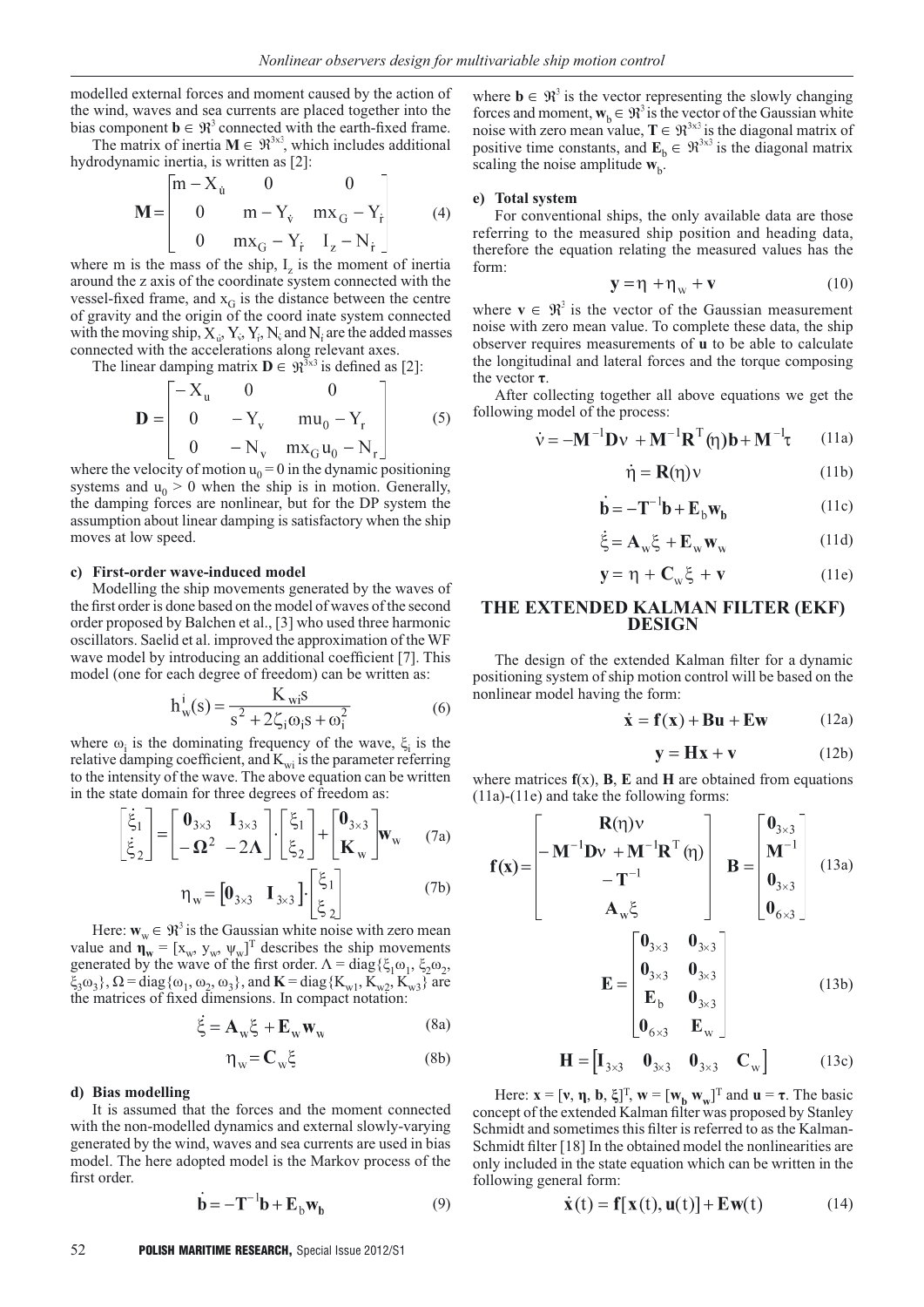In order to obtain the practically realisable algorithm of state vector estimation, the nonlinear function  $f[x(t), u(t)]$  is expanded in the Taylor series about the current state vector estimate  $\mathbf{x} = \hat{\mathbf{x}}$ :

$$
\mathbf{f}[\mathbf{x}(t), \mathbf{u}(t)] = \mathbf{f}[\mathbf{x}(t), \mathbf{u}(t)] +
$$
  
+ 
$$
\frac{\partial \mathbf{f}[\mathbf{x}(t), \mathbf{u}(t)]}{\partial \mathbf{x}(t)} \Big|_{\mathbf{x} = \hat{\mathbf{x}}} [\mathbf{x}(t) - \hat{\mathbf{x}}(t)] + ...
$$
 (15)

The above expansion can be done assuming that the nonlinear function has partial differentials. The linear approximation about the current equilibrium point is obtained by comparing all higher-order differences to zero:<br> $\mathbf{F}[\mathbf{z}(t), \mathbf{z}(t)] = \mathbf{F}[\hat{\mathbf{z}}(t), \mathbf{z}(t)]$ 

$$
\mathbf{I}[\mathbf{X}(t), \mathbf{u}(t)] - \mathbf{I}[\mathbf{X}(t), \mathbf{u}(t)] =
$$
  
= 
$$
\frac{\partial \mathbf{f}[\mathbf{x}(t), \mathbf{u}(t)]}{\partial \mathbf{x}(t)} \Big|_{\mathbf{x} = \hat{\mathbf{x}}} [\mathbf{x}(t) - \hat{\mathbf{x}}(t)] \tag{16}
$$

which leads to a linearized relation being the approximation of the equation (14):

$$
\frac{d}{dt} \Delta x = A(t) \Delta x + E w(t)
$$
 (17)

where:

$$
\mathbf{A}(t) = \frac{\partial \mathbf{f}[\mathbf{x}(t), \mathbf{u}(t)]}{\partial \mathbf{x}(t)}\Big|_{x = \hat{x}}
$$
(18)

The extended Kalman filter is derived in the discrete form. For this purpose the linearized state equation (17) and the output equation (12b) are written in the following discrete form:

$$
\mathbf{x}_{k+1} = \mathbf{F}_k \mathbf{x}_k + \mathbf{G}_k \mathbf{w}_k \tag{19a}
$$

$$
\mathbf{y}_{k} = \mathbf{H}\mathbf{x}_{k} + \mathbf{v}_{k} \tag{19b}
$$

where matrices  $\mathbf{F}_k$  and  $\mathbf{G}_k$  can be determined using the Euler forward method and the following relations:

$$
\mathbf{F}_{k} = \mathbf{I}_{n \times n} + T \frac{\partial \mathbf{f}_{k} (\mathbf{x}_{k}, \mathbf{u}_{k})}{\partial \mathbf{x}_{k}} \bigg|_{\mathbf{x}_{k} = \hat{\mathbf{x}}_{k}}
$$
(20a)

$$
\mathbf{G}_{k} = \mathbf{T} \cdot \mathbf{E} \tag{20b}
$$

where  $T > 0$  is the sampling period. This system includes n = 15 states, the process noise covariance weight matrix and the ship position and heading measurement noise covariance matrix  $\mathbf{R} = E(\mathbf{v}_{k}^{T} \mathbf{v}_{k}) \in \mathbb{R}^{3 \times 3}$ . These matrices usually exist in the diagonal form. a detailed description of deriving the Kalman filter for the system described by equations (19a) and (19b) was given by Tomera [19]. Since in this case we deal with the exact nonlinear state equation (14), its discrete version will be used for calculating the process state values at time intervals between the sampling times. The measurements are done at the sampling times.

Finally we get the following algorithm of the extended Kalman filter.

The initial values:

$$
\overline{\mathbf{x}}_{k=0} = \mathbf{x}_0 \tag{21a}
$$

$$
\overline{\mathbf{P}}_{k=0} = E\{[\mathbf{x}(0) - \hat{\mathbf{x}}(0)] \cdot [\mathbf{x}(0) - \hat{\mathbf{x}}(0)]^{T}\} = \mathbf{P}_{0}(21b)
$$
  
Corrector:

$$
\mathbf{L}_{k} = \overline{\mathbf{P}}_{k} \mathbf{H}^{\mathrm{T}} \left[ \mathbf{H} \overline{\mathbf{P}}_{k} \mathbf{H}^{\mathrm{T}} + \mathbf{R} \right]^{-1} \tag{22a}
$$

$$
\hat{\mathbf{P}}_k = (\mathbf{I} - \mathbf{L}_k \mathbf{H}) \overline{\mathbf{P}}_k (\mathbf{I} - \mathbf{L}_k \mathbf{H})^T + \mathbf{L}_k \mathbf{R} \mathbf{L}_k^T \quad (22b)
$$

$$
\ddot{\mathbf{x}}_k = \mathbf{x}_k + \mathbf{L}_k (\mathbf{y}_k - \mathbf{H} \mathbf{x}_k)
$$
 (22c)

Predictor:

$$
\overline{\mathbf{P}}_{k+1} = \mathbf{F}_k \hat{\mathbf{P}}_k \mathbf{F}_k^{\mathrm{T}} + \mathbf{G}_k \mathbf{Q} \mathbf{G}_k^{\mathrm{T}}
$$
 (23a)

$$
\overline{\mathbf{x}}_{k+1} = \mathbf{f}_k(\hat{\mathbf{x}}_k, \mathbf{u}_k)
$$
 (23b)

where  $\hat{\mathbf{x}}_k = [\mathbf{v}_k^T, \hat{\mathbf{\eta}}_k^T, \hat{\mathbf{b}}_k^T, \hat{\xi}_k^T]^T$  is the estimated state vector, matrices  $\mathbf{F}_k$  and  $\mathbf{G}_k$  are determined from formulas (20a) and (20b), and the discrete nonlinear function  $\mathbf{F}_k(\hat{\mathbf{x}}_k, \mathbf{u}_k)$  can be determined using the Euler forward method:

$$
\overline{\mathbf{x}}_{k+1} = \mathbf{f}_k (\hat{\mathbf{x}}_k, \mathbf{u}_k) = \hat{\mathbf{x}}_k + T[\mathbf{f}(\hat{\mathbf{x}}_k) + \mathbf{B} \mathbf{u}_k] \qquad (24)
$$

where  $T > 0$  is the sampling period.

## **NONLINEAR OBSERVER DESIGN**

The here presented nonlinear observer is similar to that proposed by Fossen and Strand and used in the dynamic positioning system (Fossen and Strand, 1999). The stability of the nonlinear observers is checked using the Lapunov analysis. For this purpose certain assumptions concerning the mathematical model of the process dynamics are to be made:

- a) The bias model (11c) and the wave model (11d) include the Gaussian white noises with zero mean component. In the Lapunov analysis these terms are to be neglected.
- b) Also neglected are the noises of ship position and heading measurements, i.e.  $v = 0$ , as these terms are of little influence compared to the ship movements caused by the waves.
- c) It is assumed that the amplitude of the movements generated by the waves  $\psi_w$  is of negligible importance and is equal to less than 1 degree during regular ship operation and less to 5 degrees in extreme weather conditions. Hence **R**(**η**) =  $=$  **R**( $\psi$ )  $\approx$  **R**( $\psi$  +  $\psi$ <sub>w</sub>). It results from condition (b) that **R**( $\psi$ )  $\approx$  $\approx \mathbf{R}(\psi_{v})$ , where  $\psi_{v} = \psi + \psi_{w}$  represents the measured ship heading.
- d) The following model properties are assumed for the inertia and damping matrices

$$
\mathbf{M} = \mathbf{M}^{\mathrm{T}} > 0, \, \dot{\mathbf{M}} = 0, \, \mathbf{D} > 0
$$

After taking into account assumptions (a-d), the equations (11a)-(11e) describe the following mathematical model of the process [11]:

$$
\mathbf{M}\dot{\mathbf{v}} = -\mathbf{D}\mathbf{v} + \mathbf{R}^{\mathrm{T}}(\psi_{\mathbf{v}})\mathbf{b} + \tau \tag{25a}
$$

$$
\dot{\eta} = \mathbf{R}(\psi_{\rm v})\mathbf{v} \tag{25b}
$$

$$
\dot{\mathbf{b}} = -\mathbf{T}^{-1}\mathbf{b} \tag{25c}
$$

$$
\dot{\xi} = \mathbf{A}_w \xi \tag{25d}
$$

$$
y = \eta + C_w \xi \tag{25e}
$$

This model is used for designing the nonlinear observer.

#### **a) Equations of the observer**

The nonlinear observer based on the model of the ship and disturbances (25a)-(25e) is described by the following equations:

$$
\mathbf{M}\dot{\hat{\mathbf{v}}} = -\mathbf{D}\hat{\mathbf{v}} - \mathbf{R}^{\mathrm{T}}(\psi_{\mathbf{y}})\hat{\mathbf{b}} + \boldsymbol{\tau} + \mathbf{R}^{\mathrm{T}}(\psi_{\mathbf{y}})\mathbf{K}_{1}\tilde{\mathbf{y}} \quad (26a)
$$

$$
\hat{\mathbf{\eta}} = \mathbf{R}(\psi_{\mathbf{y}}) \cdot \hat{\mathbf{v}} + \mathbf{K}_2 \widetilde{\mathbf{y}} \tag{26b}
$$

$$
\hat{\dot{\mathbf{b}}} = -\mathbf{T}_{\mathbf{b}}^{-1}\hat{\mathbf{b}} + \mathbf{K}_3 \widetilde{\mathbf{y}} \tag{26c}
$$

$$
\dot{\hat{\xi}} = \mathbf{A}_w \xi + \mathbf{K}_4 \widetilde{\mathbf{y}} \tag{26d}
$$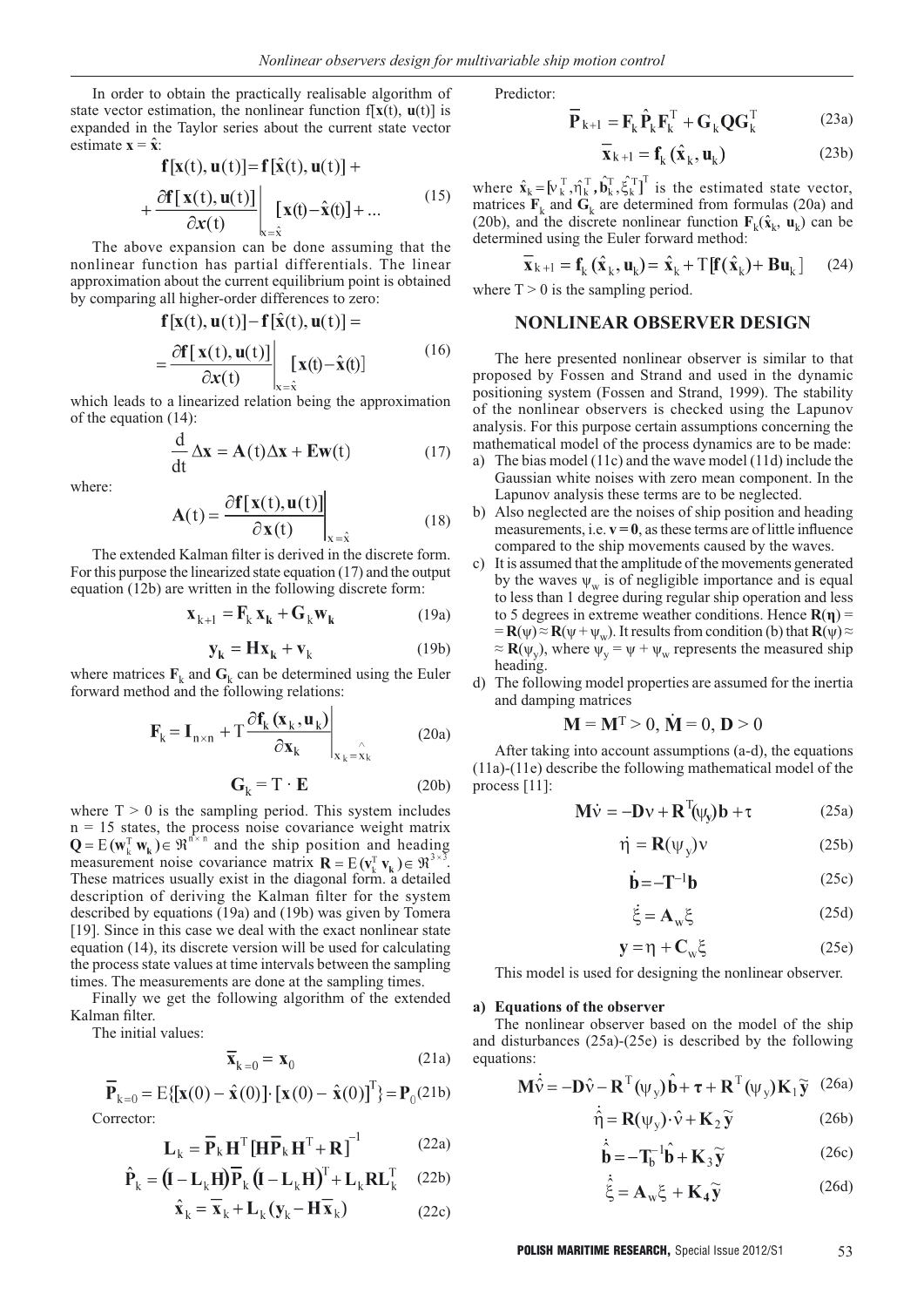$$
\hat{\mathbf{y}} = \mathbf{\eta} + \mathbf{C}_{\mathbf{w}} \xi \tag{26e}
$$

where  $\widetilde{y} = y - \hat{y} \in \mathbb{R}^3$  is the estimation error,  $\mathbf{K}_1, \mathbf{K}_2, \mathbf{K}_3 \in \mathbb{R}^3$ and  $\mathbf{K}_4 \in \mathbb{R}^{3 \times 3}$  are the observer amplification matrices.

#### **b) Observer estimation errors**

The observer estimation errors are defined as  $\tilde{v} = v - \hat{v}$ ,  $\widetilde{\eta} = \eta - \hat{\eta}$ ,  $\mathbf{b} = \mathbf{b} - \mathbf{b}$  and  $\xi = \xi - \hat{\xi}$ . Hence:

$$
\mathbf{M}\dot{\widetilde{\mathbf{v}}} = -\mathbf{D}\widetilde{\mathbf{v}} + \mathbf{R}^{\mathrm{T}}(\psi_{\mathbf{y}})\widetilde{\mathbf{b}} - \mathbf{R}^{\mathrm{T}}(\psi_{\mathbf{y}})\mathbf{K}_{1}\widetilde{\mathbf{y}} \quad (27a)
$$

$$
\dot{\widetilde{\eta}} = \mathbf{R}(\psi_y) \cdot \widetilde{v} - \mathbf{K}_2 \widetilde{\mathbf{y}} \tag{27b}
$$

$$
\widetilde{\mathbf{b}} = -\mathbf{T}_b^{-1}\widetilde{\mathbf{b}} - \mathbf{K}_3 \widetilde{\mathbf{y}} + \mathbf{E}_b \mathbf{w}_b \tag{27c}
$$

$$
\widetilde{\xi} = \mathbf{A}_{\mathrm{w}} \widetilde{\xi} - \mathbf{K}_{4} \widetilde{\mathbf{y}} + \mathbf{E}_{\mathrm{w}} \mathbf{w}_{\mathrm{w}}
$$
 (27d)

$$
\widetilde{\mathbf{y}} = \widetilde{\eta} + \mathbf{C}_{\mathrm{w}} \xi \tag{27e}
$$

After defining the new output:

$$
\widetilde{\mathbf{Z}}_{o} = \mathbf{K}_{1} \widetilde{\mathbf{y}} - \mathbf{b} = \mathbf{C}_{o} \widetilde{\mathbf{x}}_{o}
$$
 (28)

and vectors:

$$
\widetilde{\mathbf{x}}_{o} = \begin{bmatrix} \widetilde{\mathbf{\eta}} \\ \widetilde{\mathbf{b}} \\ \widetilde{\xi} \end{bmatrix} \quad \mathbf{w} = \begin{bmatrix} \mathbf{w}_{b} \\ \mathbf{w}_{w} \end{bmatrix}
$$
 (29)

the error dynamics (27a)-(27e) can be written in a compact form as:

$$
\mathbf{M}\ddot{\mathbf{v}} = -\mathbf{D}\widetilde{\mathbf{v}} + \mathbf{R}^{\mathrm{T}}(\psi_{\mathbf{y}})\mathbf{C}_{\mathrm{o}}\mathbf{x}_{\mathrm{o}} = -\mathbf{D}\widetilde{\mathbf{v}} + \mathbf{R}^{\mathrm{T}}(\psi_{\mathbf{y}})\mathbf{z}_{\mathrm{o}} \tag{30a}
$$

$$
\widetilde{\mathbf{x}}_{o} = \mathbf{A}_{o} \mathbf{x}_{o} + \mathbf{B}_{o} \mathbf{R}(\psi_{y}) \widetilde{\mathbf{v}} + \mathbf{E}_{o} \mathbf{w} \tag{30b}
$$

where:

$$
\mathbf{A}_{o} = \begin{bmatrix} -\mathbf{K}_{2} & \mathbf{0}_{3\times3} & -\mathbf{K}_{2}\mathbf{C}_{w} \\ -\mathbf{K}_{3} & -\mathbf{T}_{b}^{-1} & -\mathbf{K}_{3}\mathbf{C}_{w} \end{bmatrix}
$$
 (31a)

$$
\begin{bmatrix} -\mathbf{R}_4 & \mathbf{U}_{6\times3} & \mathbf{A}_w - \mathbf{R}_4 \mathbf{U}_w \end{bmatrix}
$$

$$
\mathbf{C}_o = \begin{bmatrix} \mathbf{K}_1 - \mathbf{I}_{3\times3} & \mathbf{K}_1 \mathbf{C}_w \end{bmatrix}
$$
(31b)

$$
\mathbf{B}_{o} = \begin{bmatrix} \mathbf{I}_{3\times3} \\ \mathbf{0}_{3\times3} \\ \mathbf{0}_{6\times3} \end{bmatrix} \qquad \mathbf{E}_{o} = \begin{bmatrix} \mathbf{0}_{3\times3} & \mathbf{0}_{3\times3} \\ \mathbf{E}_{b} & \mathbf{0}_{3\times3} \\ \mathbf{0}_{6\times3} & \mathbf{E}_{w} \end{bmatrix} \qquad (31c)
$$

The observer amplification matrices can be selected in such a way that the error dynamics are passive.

## **SIMULATION AND EXPERIMENTAL RESULTS**

To assess the quality and robustness of the designed observers, the simulation tests and experimental investigations were done. The experimental investigations were performed on the lake on which the waves are so short that they are of no importance for the ship motion control process, which made it impossible to test the quality of observers' operation at the presence of waves. That is why the equations modelling the behaviour of waves were not included to the models of the observers. As a consequence, the number of the estimated state variables was equal to  $n = 9$ .

The investigations were performed using the training ship "Blue Lady" owned by the Foundation of Sailing Safety and Environment Protection in Ilawa and used for training

(27e) **M** = diag(23664.9 24830.6 455182.1) (32)<br> **D** =  $\begin{bmatrix} 21.049 & 0 & 0 \\ 0 & 259.8 & -855.4 \\ 0 & -855.4 & 6130.5 \end{bmatrix}$  (33) The time constants for the bias were selected in the following way:

is fixed to the centre of gravity.

model of "Blue Lady".

$$
T = diag(1000\ 1000\ 1000) \tag{34}
$$

(33)

For the extended Kalman filter the following matrices were selected:

navigators. The ship "Blue Lady" is an autonomous model of the VLCC (Very Large Crude Carrier) class tanker designed for transporting crude oil. The model, made of epoxide laminate in scale 1:24, is equipped with a set of propellers with electric motors fed from accumulator batteries. The overall length of Blue Lady is  $L = 13.75$  m, the width is  $B = 2.38$  m, and the mass is  $m = 22.934x10^3$  kg [20]. The moving coordinate system

The designed observers base on the following mathematical

the process noise covariance matrix:

$$
Q = diag(0\ 0\ 1\ 0\ 0\ 10\ 100\ 100\ 1) \tag{35}
$$

the ship position and heading measurement noise covariance matrix:

$$
\mathbf{R} = \text{diag}(0.01 \ 0.01 \ 0.01) \tag{36}
$$

The amplification matrices for the nonlinear observer were determined as:

$$
\mathbf{K}_1 = \text{diag}(1000\ 1000\ 1000) \tag{37}
$$

$$
K_2 = diag(0.5 \ 10.5 \ 0.025) \tag{38}
$$

$$
K_3 = diag(100\ 100\ 10)
$$
 (39)

Both the simulation tests and experimental investigations were performed using the recording frequency equal to 1 Hz.

Firstly, the simulation tests were performed in the calculating environment Matlab/Simulink based on the mathematical model of Blue Lady described in detail by Gierusz [21, 22]. These investigations were performed at the presence of measurement noises which were added to the posiotions and hesding measurements in simulations at the presence of the external disturbances. In simulation study assumed that on ship was acting wind with average speed equal 2 m/s in directions 0 degrees. The simulation results are shown in Figs.  $2 - 4$ . The actual and estimated velocities in surge, sway and yaw are shown in the bottom of plots.

The observer algorithms which underwent simulation tests were then implemented on the training ship "Blue Lady" on the lake Silm near Ilawa. The performed experimental investigations aimed at assessing the quality of observers' operation and their resistance to disturbances. During the investigations the ship position coordinates (x, y) were measured by the GPS system, while the ship heading ψ was recorded by the gyro-compass. The velocities: surge u, sway v and yaw r were estimated by the observers. Figures  $5 - 7$  show sample results of ship movement using three propulsion systems: the bow tunnel thruster ( $n = 0.5$ ), the stern tunnel thruster ( $n = 0.5$ ) and the propeller screw ( $n = 100$  rev/min). The settings of the tunnel thrusters can be set within the range of  $\leq 1...+1$ .

The state variables which were estimated by the extended Kalman filter are shown in the left-hand columns in Figs.  $6 - 7$ ,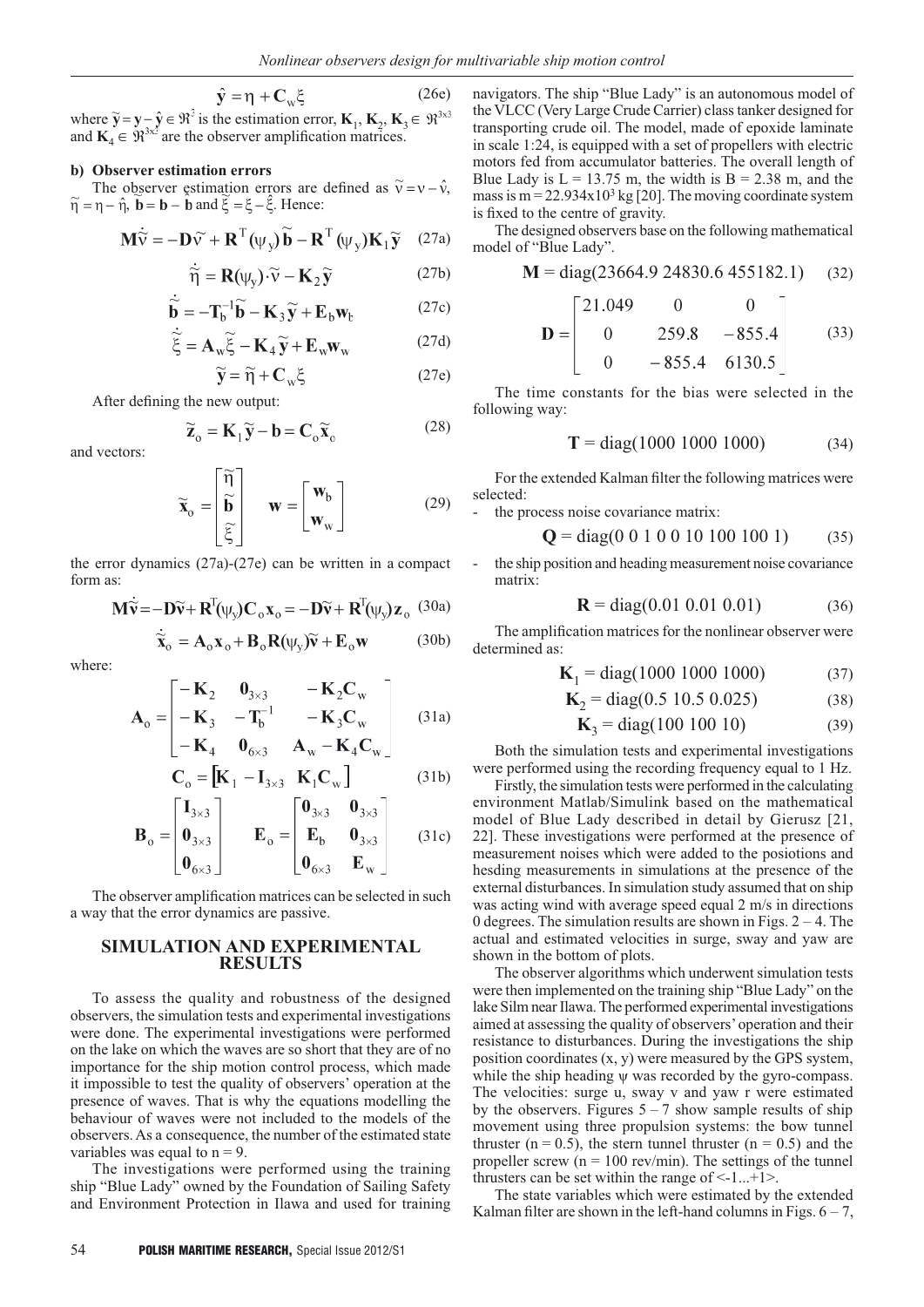while those estimated by the nonlinear observer are collected in the right-hand column. The curves representing the measured and estimated elements of the vector  $\mathbf{\eta} = [x, y, \psi]^T$  are smooth lines. The situation is different for the estimated velocity vector  $v = [u, v, r]^T$ , whose diagrams reveal certain noise in case of the extended Kalman filter while the estimates calculated by the nonlinear observer are still smooth.<br>EKF-Kalman



*Fig. 2. Simulation study: actual position (dotted) with estimate (solid) and actual velocity u in surge (dotted) and estimate (solid)*



*Fig. 3. Simulation study: actual position (dotted) with estimate (solid) and actual velocity v in sway (dotted) and estimate (solid)*



*Fig. 4. Simulation study: actual heading angle ψ (dotted) with estimate (solid) and actual angular rate r in yaw (dotted) with estimate (solid)*



*Fig. 5. Experimental data: measured position with estimate and estimated velocity u in surge. Left-hand column – extended Kalman filter, right-hand column – nonlinear observer*



*Fig. 6. Experimental data: measured position with estimate and estimated velocity v in sway. Left-hand column – extended Kalman filter, right-hand column – nonlinear observer*



*Fig. 7. Experimental data: measured heading angle ψ with estimate and estimated angular rate r in yaw. Left-hand column – extended Kalman filter, right-hand column – nonlinear observer. When estimating the ship motion velocity in all three degrees of freedom, we can observe the difference between the values estimated for the initial time, after switching the observers on. When starting the experimental test, the values returned by the nonlinear observer start from zero, while the extended Kalman filter detects, from the very beginning, the initial values of the ship motion velocity*